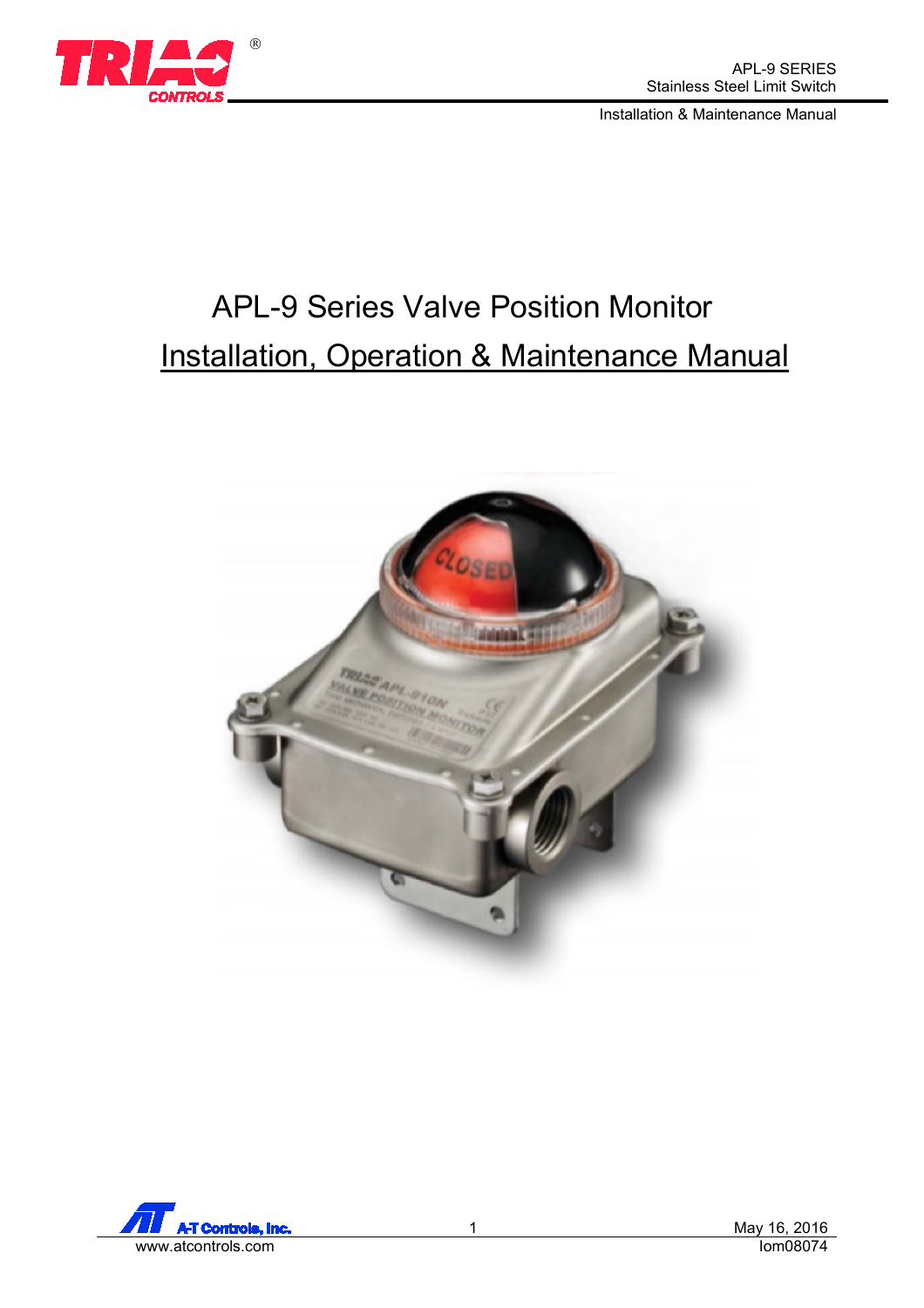

## **Contents**

| 1.  |      |  |
|-----|------|--|
| 2.  |      |  |
| 3.  |      |  |
| 4.  |      |  |
|     | 4.1. |  |
|     | 4.2. |  |
|     | 4.3. |  |
|     | 4.4. |  |
| 5.  |      |  |
| 6.  |      |  |
| 7.  |      |  |
| 8.  |      |  |
| 9.  |      |  |
| 10. |      |  |

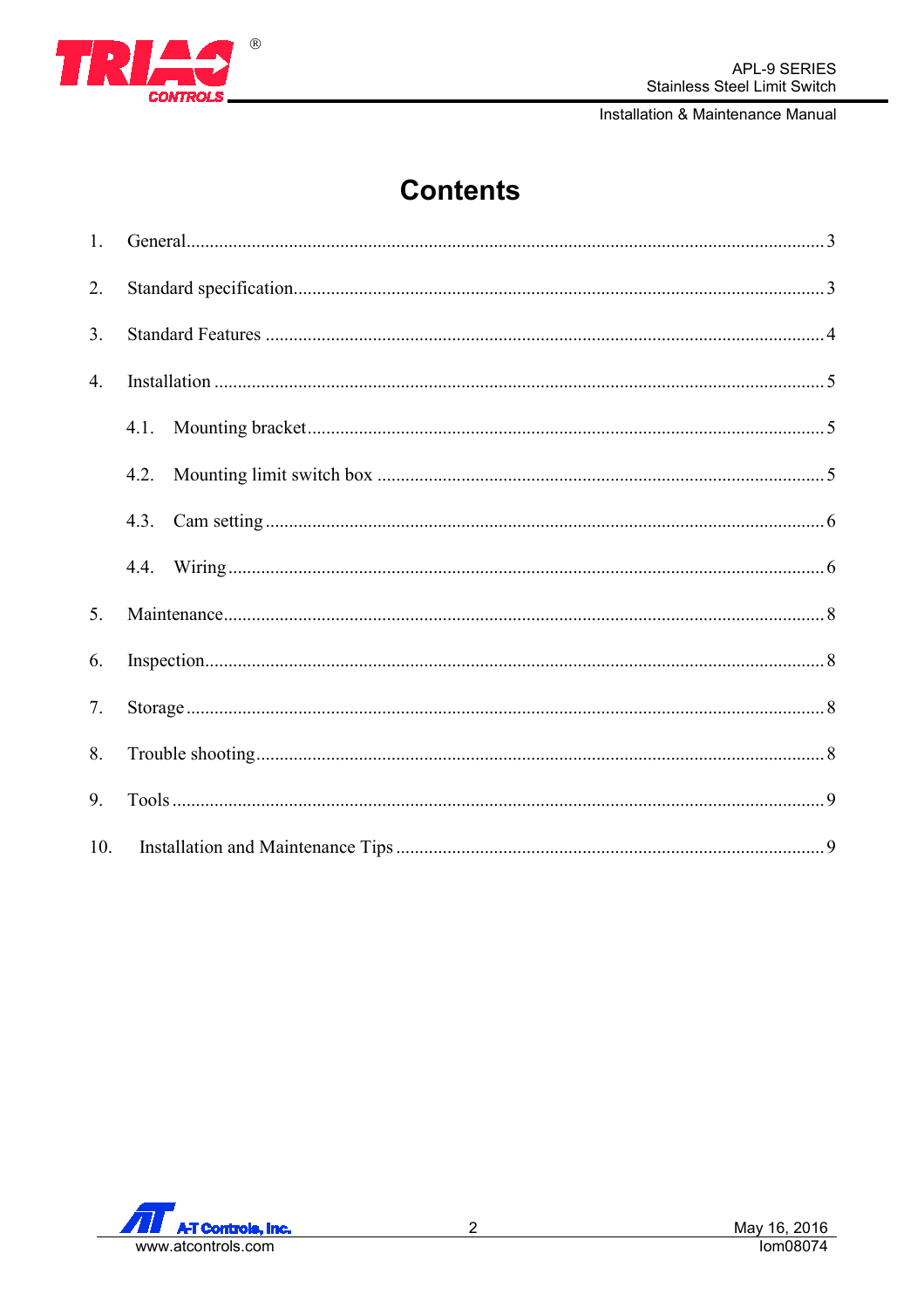

## <span id="page-2-0"></span>**1.** General

TRIAC Controls APL-9 series limit switch box is designed to provide accurate and reliable valve position signaling and indicating of most valves or actuators manufactured. The press-formed, all stainless-steel housing provides a lightweight and compact design with high corrosion resistance.

APL-9 limit switch boxes consist of a visual position indicator, quick-set cam assembly, terminal strip, switch assembly and integral mounting bracket. Quick-set cam allows for a quick and simple hand operation in the setting of switches.

## <span id="page-2-1"></span>**2.** Standard specification

| Model                                          | APL-9** *                                                                                                                                                                             |
|------------------------------------------------|---------------------------------------------------------------------------------------------------------------------------------------------------------------------------------------|
| <b>Electrical Ratings</b>                      | Type 4x / 6, IP66 / 67                                                                                                                                                                |
| <b>Enclosure Material</b>                      | 304 stainless steel                                                                                                                                                                   |
| Ambient Temperature -20°C $\le$ Ta $\le$ +80°C |                                                                                                                                                                                       |
| <b>Conduit Entries</b>                         | Two NPT 1/2"                                                                                                                                                                          |
| <b>Travel Angle</b>                            | 90 degree +/- 10%                                                                                                                                                                     |
| Position Indicator                             | Open: Green<br>Close: Red<br>Language: English                                                                                                                                        |
| <b>Mechanical Switch</b>                       | SPDT (10, 12): 16A 1/2HP 125/250Vac, 0.6A 125Vdc, 5A 125Vac<br>SPDT Gold Plated (18): 0.1A 125Vac/30Vdc                                                                               |
| Proximity sensor                               | NAMUR P&F NJ2-V3-N (20): Uo = 8.2V nominal @ Ri = 1k $\Omega$ .<br>PNP Sourcing 3-wire P&F NBB2-V3-E2 (23): 10-30Vdc, 100mA@30Vdc<br>SPST Reed Switch (30): 50W Max, 250Vdc 3.0A max. |
| <b>Terminal Strip</b>                          | 8 position                                                                                                                                                                            |

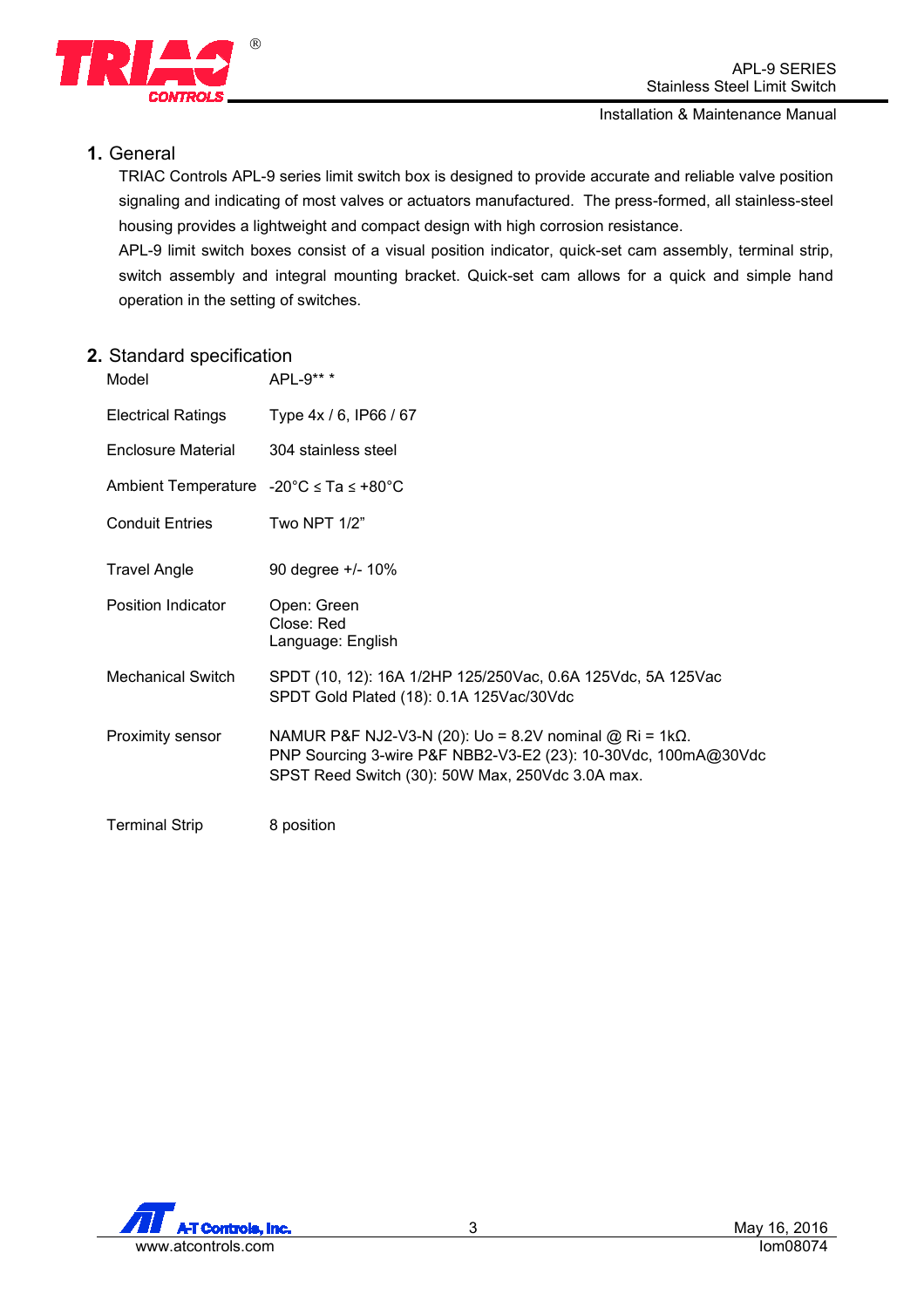

## <span id="page-3-0"></span>**3.** Standard Features



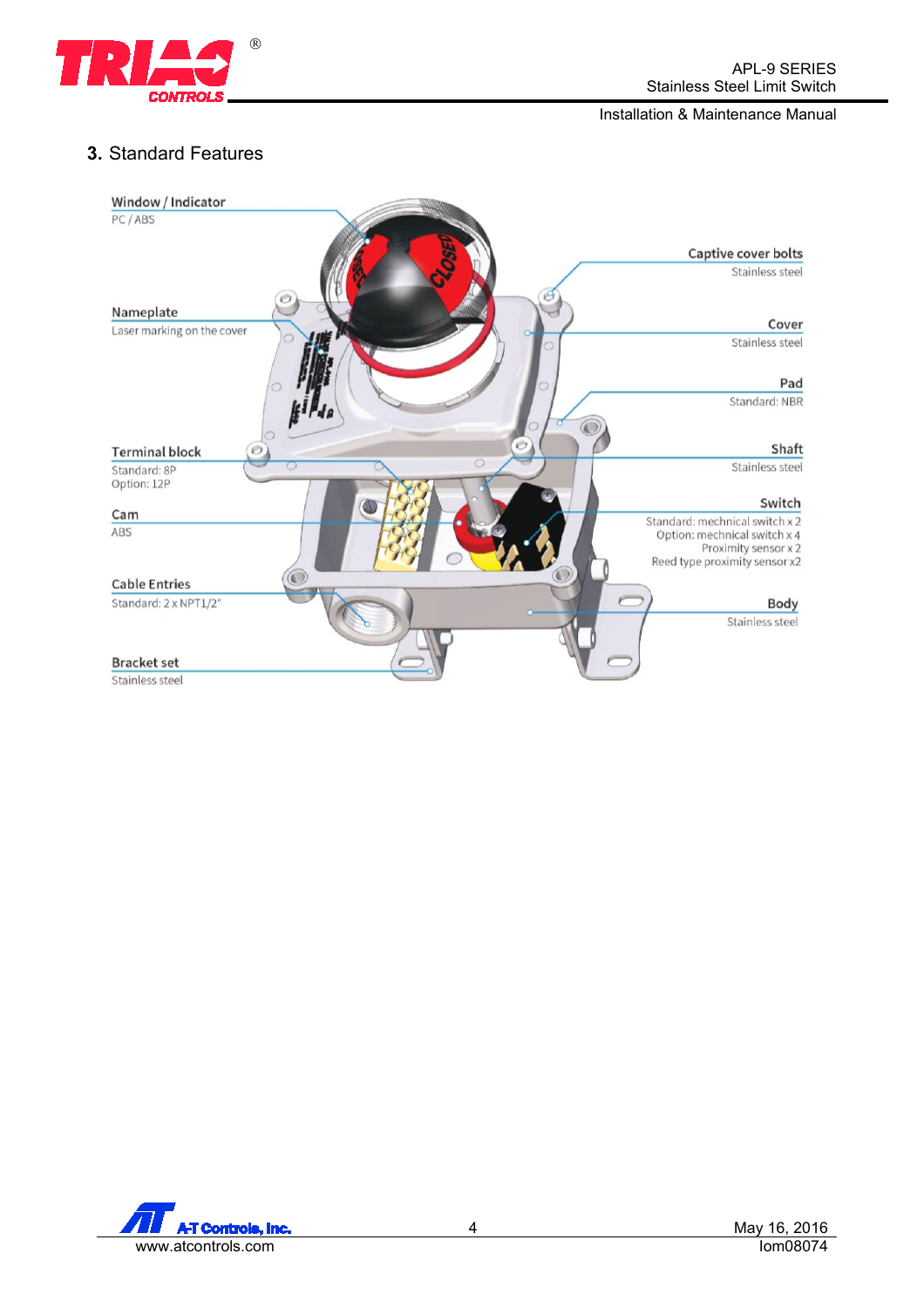

## <span id="page-4-0"></span>**4.** Installation



*Caution; Where limit switch box or one of parts are to be moved, installed, disassembled, reassembled, care must be taken to not cause injury by sharp edges of corners or rough surfaces or residual electricity.*

#### <span id="page-4-1"></span>**4.1.** Mounting bracket

- 4.1.1. TRIAC Controls APL-9 is supplied with integral NAMUR VDI/VDE standard bracket and hardware for mounting on actuator. Bracket is configurable to several standard VDI/VDE mounting patterns.
	- ① Arrange adjustable bracket feet for (80 x 30) or (130 x 30) mounting.
	- ② Position bracket feet at desired height (20mm, 30mm, 40mm or 50mm).
	- ③ Tighten the screws using a proper tool.





30mm bracket height

<span id="page-4-2"></span>**4.2.** Mounting limit switch box

*Caution: Do not attempt to work on limit switch box without first shutting off incoming power*

- 4.2.1. Prior to mounting the limit switch, enclosure must be checked for any damage.
- 4.2.2. Damaged parts must be replaced with original spare parts.
- 4.2.3. Limit switch boxes are standard with a NAMUR shaft that enables direct attachment to actuator pinion without a coupler. These shafts feature a 4mm wide tang that engages the 4mm slot in NAMUR actuators.
	- ① Check to be sure the drive slot on the top of the actuator and the shaft of switch box are the same direction.
	- ② Ensure proper mounting configuration of bracket feet.
	- ③ Tighten the bolts using the proper tool.
	- ④ Check the assembly for proper operation.

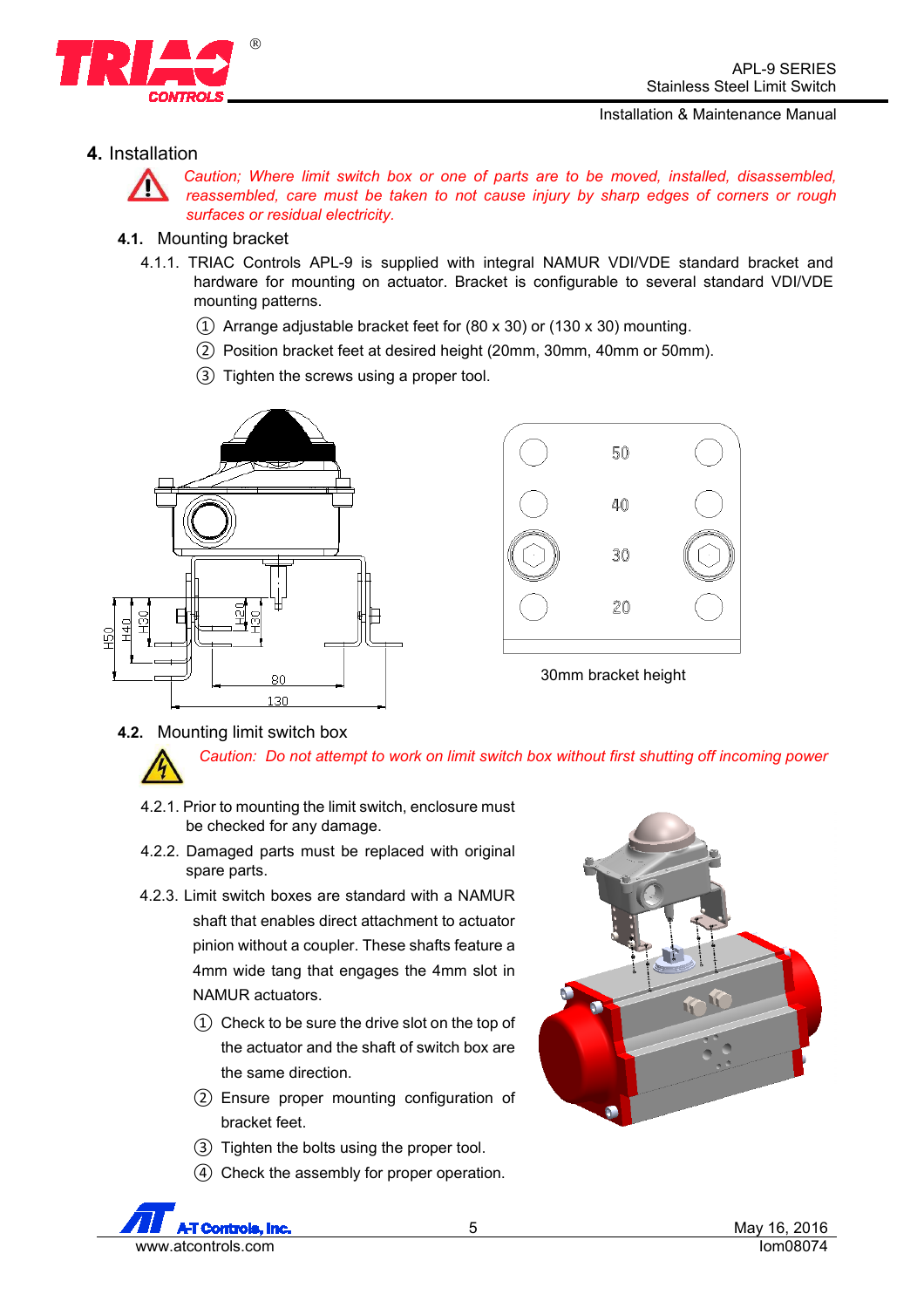

## <span id="page-5-0"></span>**4.3.** Cam setting

4.3.1. The color of cams matches the position indicator to help set the cams easily without wiring diagram. Cams can be easily set without tools. APL series cams are splined and can be set by lifting up or pushing down on the cam to be set.

Self-locking, spring loading ensures cams never slip out of adjustment.

- 4.3.2. Loosen the captive cover bolts with an applicable tool. (Wrench or Screwdriver recommended)
- 4.3.3. Remove cover carefully.
- 4.3.4. Open cam setting
	- ① Operate the actuator to fully open position
	- ② Lift the bottom green cam up and rotate it until the switch is activated.
	- ③ Release the cam so it fits back over the cam gear.
- 4.3.5. Close cam setting
	- ① Operate the actuator to fully closed position
	- ② Push the upper red cam down and rotate it until the switch is activated.
	- ③ Release the cam so it fits back over the cam gear.



<span id="page-5-1"></span>**4.4.** Wiring



- 4.4.1. APL limit switch box enclosure feature prewired switches. All user connections are made at a numbered terminal strip. A wiring diagram, located inside the cover, indicates which terminal numbers correspond to switch contacts, such as normally open (NO), normally closed (NC), etc. Follow the wiring diagram and electrical code to connect the switches to your system.
- 4.4.2. Solenoid valve may also can be wired through the APL enclosure. Two auxiliary terminals are typically included as standard.
- 4.4.3. APL limit switch box has two cable entries on the body. A blanking plug that meets the type of protection must be installed in unused cable entries. Cable gland is not supplied by TRIAC Controls and shall be provided by installer or user.



Note;

 Grounding must be connected once all wiring had been completed. Internal/External grounding wire square shall be min. 18AWG recommended

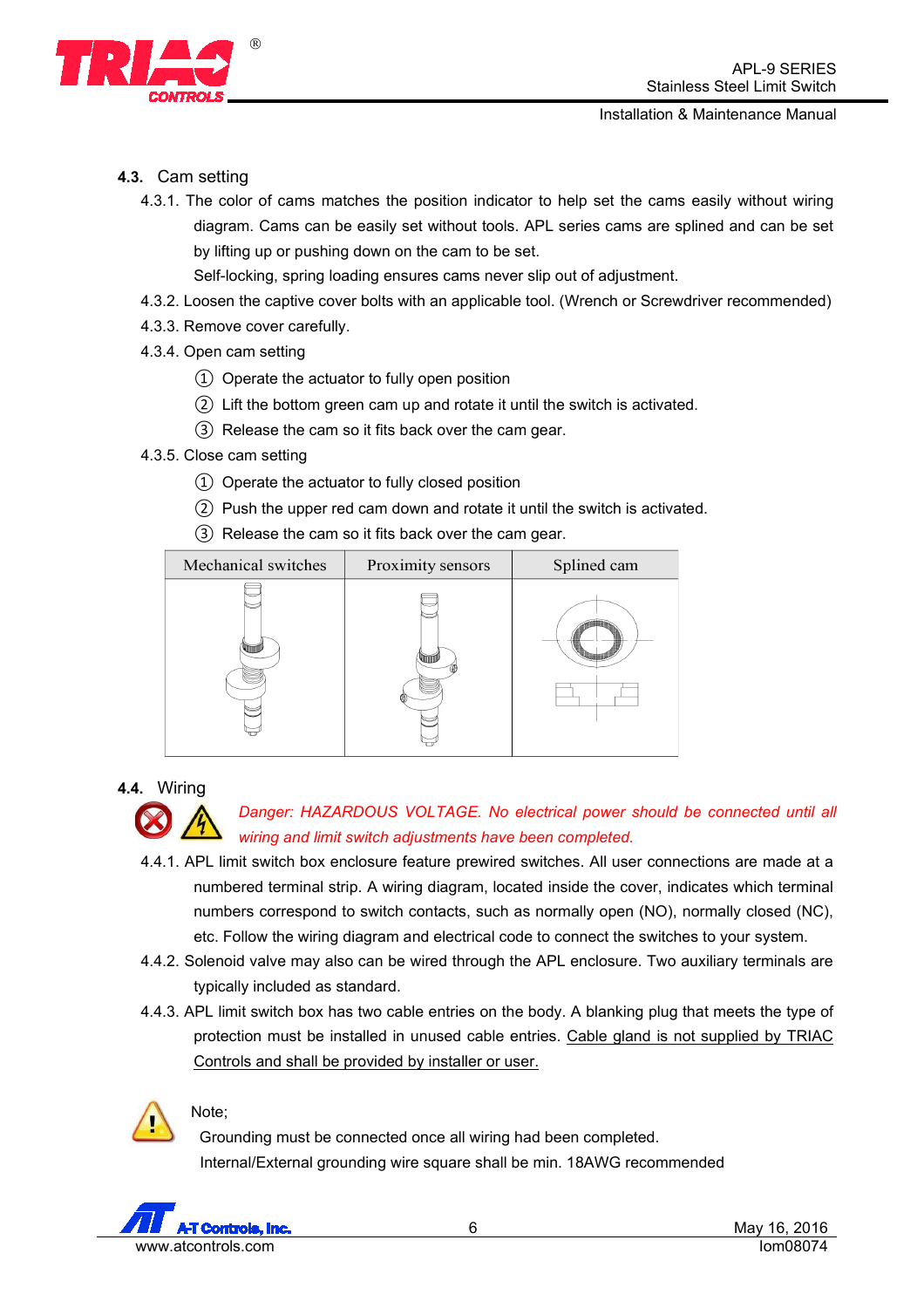









#### ③ 2 NAMUR Output P&F NJ2-V3-N



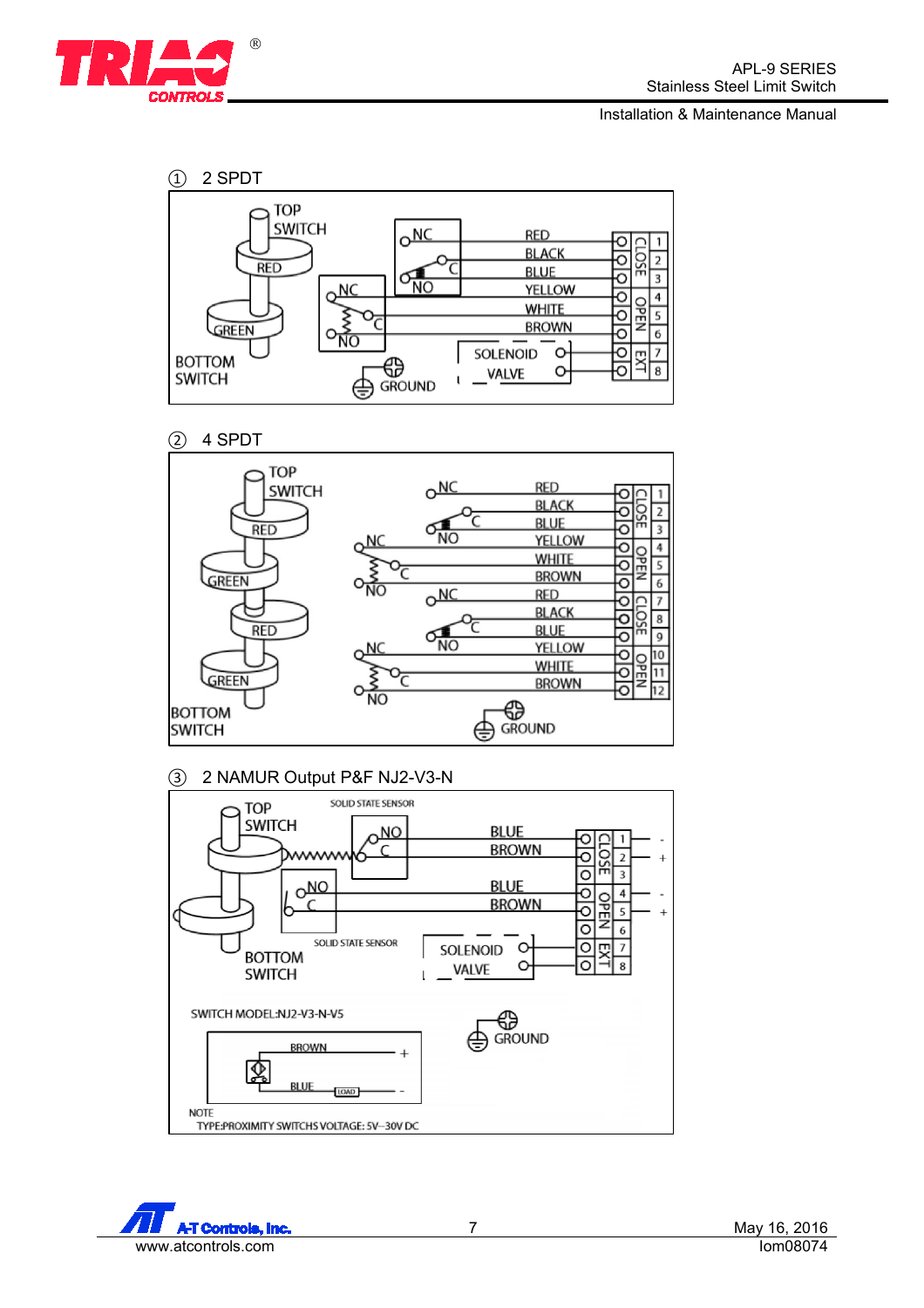## <span id="page-7-0"></span>**5.** Maintenance



*Caution: Shut off incoming power and air supply on the valve actuator before maintenance of limit switch box.*

*Be sure that the area is clean before disassembly and maintenance of limit switch box. Clean all parts and housing before reassembly.* 

*- Refer to the part list when ordering replacement or spare parts.*

- 5.1. Maintenance, under normal conditions at six-month intervals or 100,000 cycle operation.
	- When conditions are more severe, more frequent inspections may be required.
	- ① Ensure valve actuator alignment

 $^{\circledR}$ 

- ② Ensure wiring is insulated, connected and terminated properly
- ③ Ensure all screws are present and tight
- ④ Ensure cleanliness of internal electrical devices
- ⑤ Ensure conduit connections are installed properly and are dry
- ⑥ Check internal devices for condensation
- ⑦ Check enclosure O rings seals and verify that the O ring is not pinched between housing
- ⑧ Visually inspect during open/close cycle
- ⑨ Inspect identification labels for wear and replace if necessary



## *Warning;*

*Treat cover with care. Mating surfaces must not be damaged in any way.* 

### <span id="page-7-1"></span>**6.** Inspection

- 6.1. The limit switch box should be inspected upon receipt to ensure that no damage has been sustained on transit.
- 6.2. Check the item and quantity of products with packing list or related documents.
- 6.3. Check the limit switch box o-ring. Damage to it can cause the corrosion of internal parts.
- 6.4. Check the adjustment of cams and make sure they are securely held on the shaft gear.

#### <span id="page-7-2"></span>**7.** Storage

The products must be stored in a clean, cool and dry area. The unit shall be stored with the cover installed and the conduit openings sealed with metal plugs. Storage must be off the floor, covered with a sealed dust protector.

#### <span id="page-7-3"></span>**8.** Trouble shooting

The following instructions are offered for the most common difficulties encountered during installation and start-up.

#### Signal fails to main control room.

- $\Omega$  Check wiring of limit switch box is in accordance with wiring diagram.
- ② Check if the cams or switches are damaged or broken.
- ③ Check the main signal wire from the terminal strip.
- ④ Check if the cams are set properly.
- ⑤ Adjust mounting of the limit switch box.